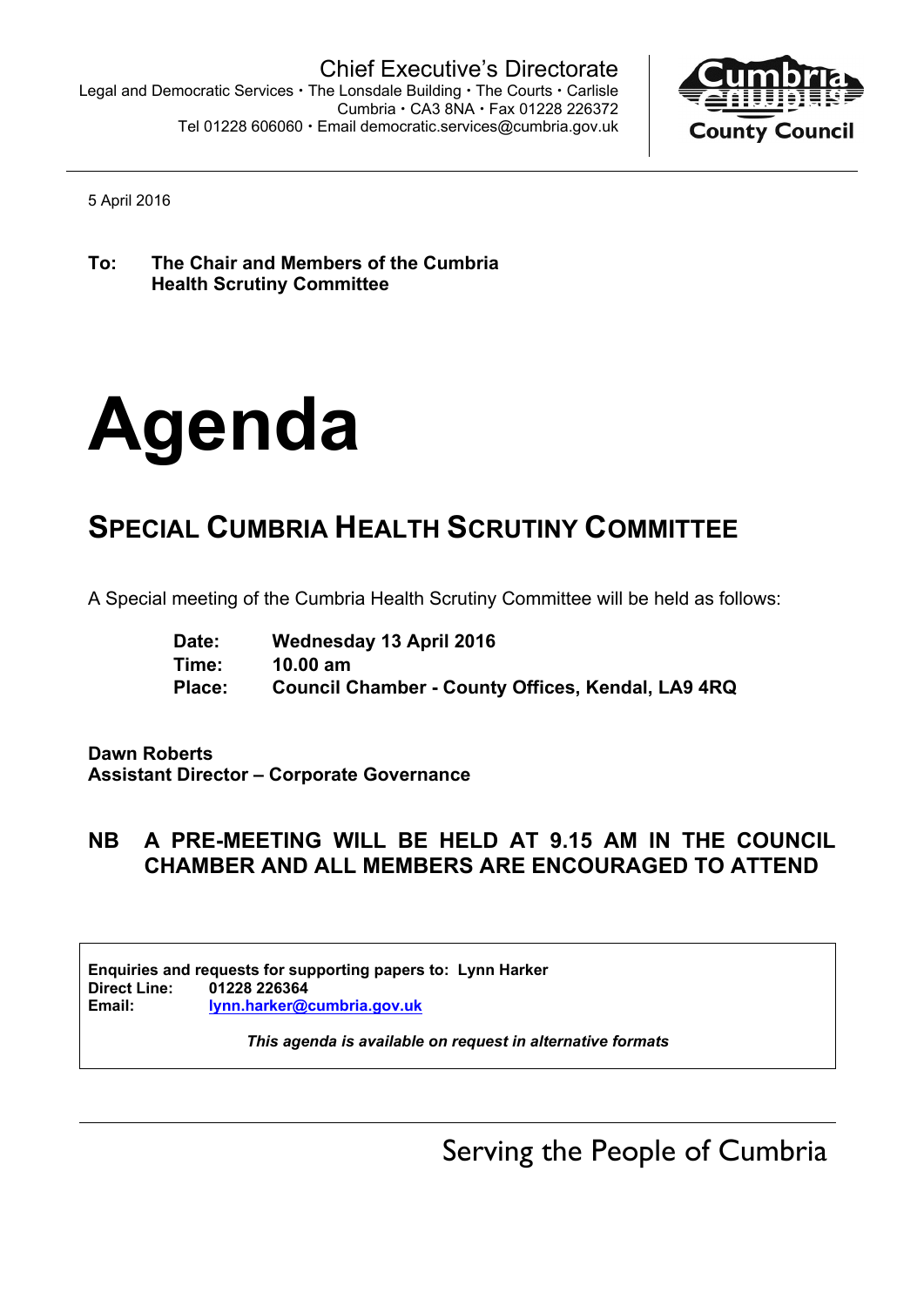**Conservative (2) Labour (3)**

Mr J Bland Mr J Lister

Mr M Hawkins Ms C Wharrier Mr M Wilson

#### **Liberal Democrat (2)**

Mr D Fletcher Mr N Hughes (Chair)

#### **District Council Representatives (6)**

| Ms J Williams        | - Carlisle City Council           |
|----------------------|-----------------------------------|
| Ms C McCarron-Holmes | - Allerdale Borough Council       |
| Mr R Gill            | - Copeland Borough Council        |
| Mrs V Rees           | - South Lakeland District Council |
| Mrs M Robinson       | - Eden District Council           |
| Mrs D Seward         | - Barrow Borough Council          |

### **ACCESS TO INFORMATION**

#### **Agenda and Reports**

Copies of the agenda and Part I reports are available for members of the public to inspect prior to the meeting. Copies will also be available at the meeting.

The agenda and Part I reports are also available on the County Council's website – [www.cumbria.gov.uk](http://www.cumbria.gov.uk/)

#### **Background Papers**

Requests for the background papers to the Part I reports, excluding those papers that contain exempt information, can be made to Legal and Democratic Services at the address overleaf between the hours of 9.00 am and 4.30 pm, Monday to Friday.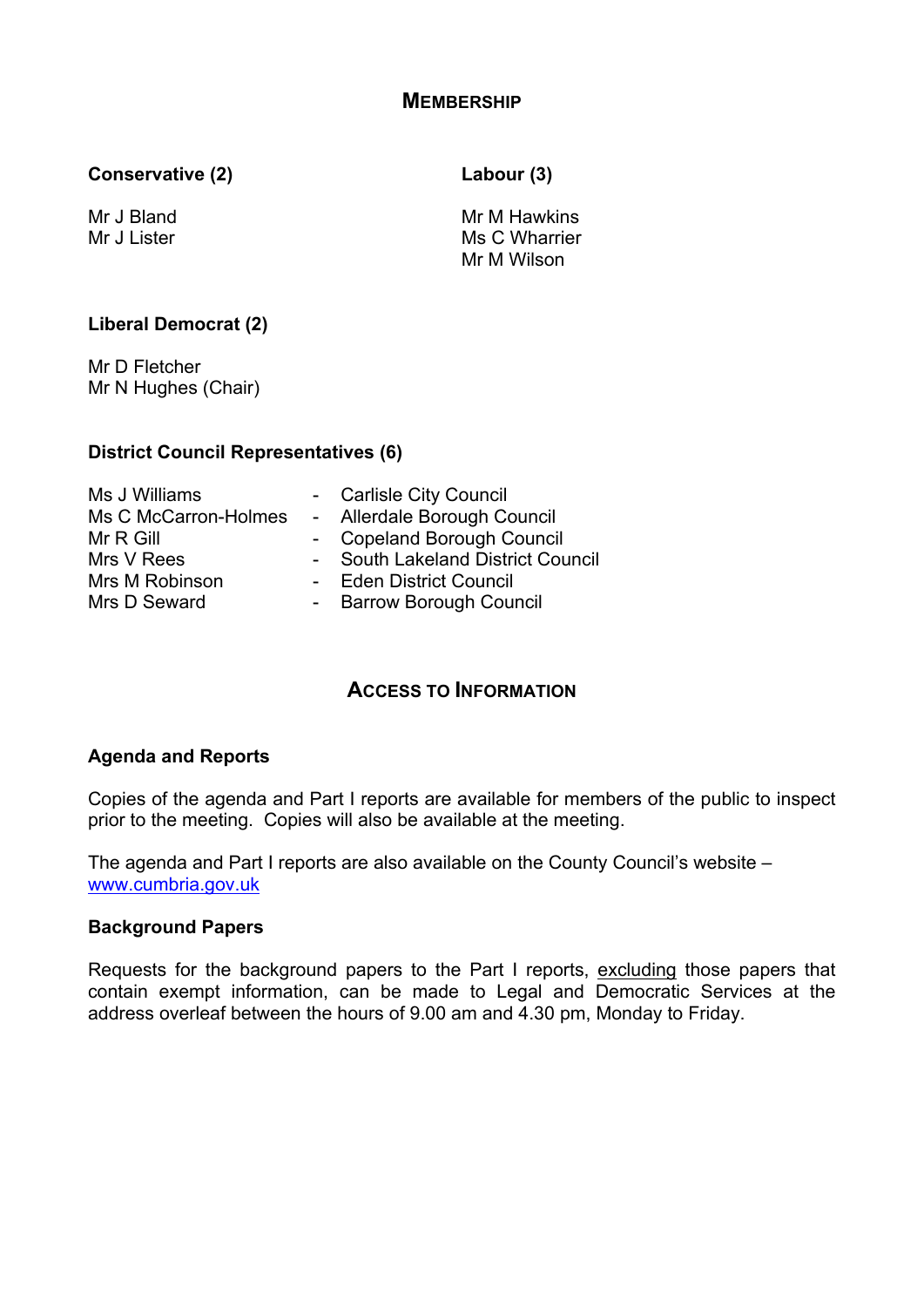# **A G E N D A**

#### **PART 1: ITEMS LIKELY TO BE CONSIDERED IN THE PRESENCE OF THE PRESS AND PUBLIC**

#### **1 APOLOGIES FOR ABSENCE**

To receive any apologies for absence.

#### **2 MEMBERSHIP OF THE COMMITTEE**

To note any changes to the membership of the Committee.

#### **3 DISCLOSURES OF INTEREST**

Members are invited to disclose any disclosable pecuniary interest they have in any item on the agenda which comprises

- 1. Details of any employment, office, trade, profession or vocation carried on for profit or gain.
- 2. Details of any payment or provision of any other financial benefit (other than from the authority) made or provided within the relevant period in respect of any expenses incurred by you in carrying out duties as a member, or towards your election expenses. (This includes any payment or financial benefit from a trade union within the meaning of the Trade Union and Labour Relations (Consolidation) Act 1992.
- 3. Details of any contract which is made between you (or a body in which you have a beneficial interest) and the authority.
	- (a) Under which goods or services are to be provided or works are to be executed; and
	- (b) Which has not been fully discharged.
- 4. Details of any beneficial interest in land which is within the area of the authority.
- 5. Details of any licence (alone or jointly with others) to occupy land in the area of the authority for a month or longer.
- 6. Details of any tenancy where (to your knowledge).
	- (a) The landlord is the authority; and
	- (b) The tenant is a body in which you have a beneficial interest.
- 7. Details of any beneficial interest in securities of a body where